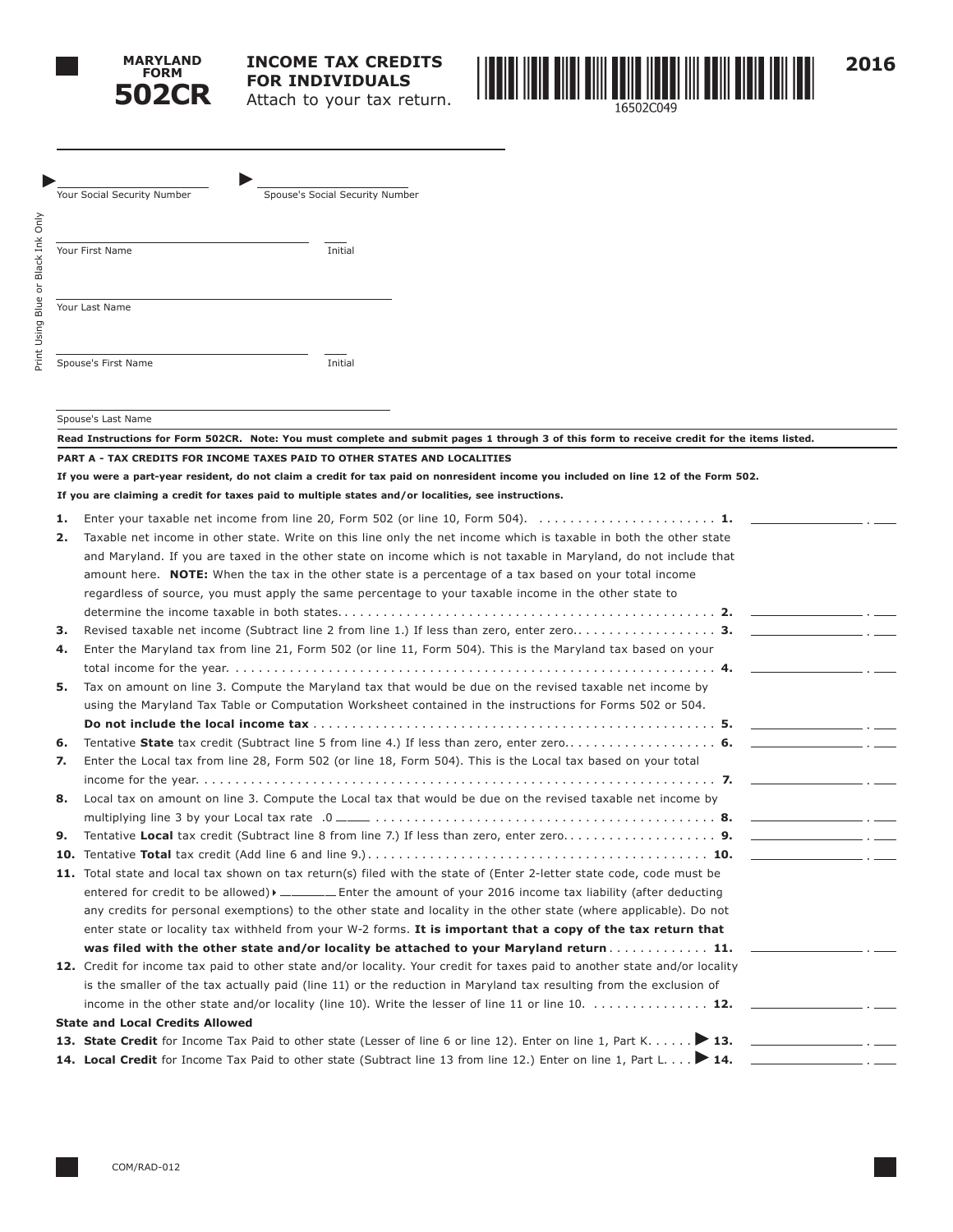

NAME SSN

## **INCOME TAX CREDITS FOR INDIVIDUALS** Attach to your tax return.



|    | <b>PART B - CREDIT FOR CHILD AND DEPENDENT CARE EXPENSES</b>                                                                                           |     |                                                                                                                       |                                                                                                                       |                                                                                                                   |                                                   |
|----|--------------------------------------------------------------------------------------------------------------------------------------------------------|-----|-----------------------------------------------------------------------------------------------------------------------|-----------------------------------------------------------------------------------------------------------------------|-------------------------------------------------------------------------------------------------------------------|---------------------------------------------------|
| 1. | Enter your federal adjusted gross income from line 1 of Form 502 or line 17, column 1 of                                                               |     |                                                                                                                       |                                                                                                                       |                                                                                                                   |                                                   |
|    |                                                                                                                                                        |     |                                                                                                                       |                                                                                                                       |                                                                                                                   |                                                   |
| 2. |                                                                                                                                                        |     |                                                                                                                       |                                                                                                                       |                                                                                                                   |                                                   |
| 3. | Enter the decimal amount from the chart in the instructions that applies to the amount on line $1, \ldots, \ldots, 3$ .                                |     |                                                                                                                       |                                                                                                                       |                                                                                                                   |                                                   |
| 4. |                                                                                                                                                        |     |                                                                                                                       |                                                                                                                       |                                                                                                                   |                                                   |
|    | <b>PART C - QUALITY TEACHER INCENTIVE CREDIT</b>                                                                                                       |     |                                                                                                                       |                                                                                                                       | <b>Enter the Name of Qualified Employer</b>                                                                       |                                                   |
| 1. | Enter the Maryland public school system or a State or local correctional                                                                               |     |                                                                                                                       |                                                                                                                       | Taxpayer A                                                                                                        | Taxpayer B                                        |
|    | facility or qualified juvenile facility in which you are employed and teach $\ldots \ldots \ldots$ 1.                                                  |     |                                                                                                                       |                                                                                                                       |                                                                                                                   | $\mathbf{1.}$ and $\mathbf{1.}$                   |
| 2. | Enter amount of tuition paid to: _                                                                                                                     |     |                                                                                                                       |                                                                                                                       | Name of Institution(s) contains the contract of the set of Institution(s) contains the contract of $\overline{C}$ |                                                   |
| 3. |                                                                                                                                                        |     |                                                                                                                       |                                                                                                                       |                                                                                                                   | $\overline{\mathbf{3.}}$ $\overline{\mathbf{1.}}$ |
| 4. |                                                                                                                                                        |     |                                                                                                                       |                                                                                                                       |                                                                                                                   | 4.                                                |
| 5. |                                                                                                                                                        |     |                                                                                                                       |                                                                                                                       |                                                                                                                   |                                                   |
| 6. |                                                                                                                                                        |     |                                                                                                                       |                                                                                                                       |                                                                                                                   | 6.                                                |
| 7. | Total (Add amounts from line 6, for Taxpayers A and B) Enter here and                                                                                  |     |                                                                                                                       |                                                                                                                       |                                                                                                                   |                                                   |
|    |                                                                                                                                                        |     |                                                                                                                       |                                                                                                                       |                                                                                                                   |                                                   |
|    | <b>PART D - CREDIT FOR AQUACULTURE OYSTER FLOATS</b>                                                                                                   |     |                                                                                                                       |                                                                                                                       |                                                                                                                   |                                                   |
| 1. | Enter the amount paid to purchase an aquaculture oyster float(s)                                                                                       |     |                                                                                                                       |                                                                                                                       |                                                                                                                   |                                                   |
|    |                                                                                                                                                        |     |                                                                                                                       |                                                                                                                       |                                                                                                                   |                                                   |
|    | PART E - LONG-TERM CARE INSURANCE CREDIT: (THIS IS A ONE-TIME CREDIT.)                                                                                 |     |                                                                                                                       |                                                                                                                       |                                                                                                                   |                                                   |
|    | Answer the questions and see instructions below before completing Columns A through E for each person                                                  |     |                                                                                                                       |                                                                                                                       |                                                                                                                   |                                                   |
|    | for whom you paid long-term care insurance premiums.                                                                                                   |     |                                                                                                                       |                                                                                                                       |                                                                                                                   |                                                   |
|    | <b>Question 1 -</b> Did the insured individual have long-term care insurance prior to July 1, 2000?                                                    |     |                                                                                                                       |                                                                                                                       |                                                                                                                   | Yes<br>No                                         |
|    | <b>Question 2</b> - Is the credit being claimed for the insured individual in this year by any other taxpayer?                                         |     |                                                                                                                       |                                                                                                                       |                                                                                                                   | Yes<br>No                                         |
|    | <b>Question 3 -</b> Has credit been claimed by anyone for the insured individual in any other tax year?                                                |     |                                                                                                                       |                                                                                                                       |                                                                                                                   | Yes<br>No                                         |
|    | <b>Question 4 -</b> Is the insured individual for whom the credit is being claimed a nonresident of Maryland?                                          |     |                                                                                                                       |                                                                                                                       |                                                                                                                   | Yes<br>No                                         |
|    | If you answered YES to any of the above questions, that insured person does NOT qualify for the credit.                                                |     |                                                                                                                       |                                                                                                                       |                                                                                                                   |                                                   |
|    | Complete Columns A through D only for insured individuals who qualify for credit. Enter in Column E the lesser of the amount of premium paid for       |     |                                                                                                                       |                                                                                                                       |                                                                                                                   |                                                   |
|    | each insured person or:                                                                                                                                |     | • \$390 for those insured who are 40 or less, as of 12/31/16                                                          |                                                                                                                       |                                                                                                                   |                                                   |
|    |                                                                                                                                                        |     | • \$500 for those insured who are over age 40, as of $12/31/16$ .                                                     |                                                                                                                       |                                                                                                                   |                                                   |
|    | Add the amounts in Column E and enter the total on line 5 (total) and on Part K, line 5.                                                               |     |                                                                                                                       |                                                                                                                       |                                                                                                                   |                                                   |
|    | Column A                                                                                                                                               |     | Column B                                                                                                              | Column <sub>C</sub>                                                                                                   | Column D                                                                                                          | <b>Column E</b>                                   |
|    | <b>Name of Qualifying Insured</b>                                                                                                                      | Age | Social Security No.                                                                                                   | <b>Relationship to</b>                                                                                                | <b>Amount of Premium Paid</b>                                                                                     | <b>Credit Amount</b>                              |
|    | <b>Individual</b>                                                                                                                                      |     | of Insured                                                                                                            | <b>Taxpayer</b>                                                                                                       |                                                                                                                   |                                                   |
| 1. | <u>and the state of the state of the state of the state</u>                                                                                            |     | <u> 1989 - Johann John Stone, markin amerikan bisa di sebagai pertama dan bagian dan bagian dan bagian dan bagian</u> |                                                                                                                       |                                                                                                                   |                                                   |
| 2. |                                                                                                                                                        |     |                                                                                                                       | <u> 1989 - Johann Harry Harry Harry Harry Harry Harry Harry Harry Harry Harry Harry Harry Harry Harry Harry Harry</u> |                                                                                                                   |                                                   |
| 3. |                                                                                                                                                        |     |                                                                                                                       |                                                                                                                       | $\blacktriangleright$                                                                                             |                                                   |
| 4. |                                                                                                                                                        |     |                                                                                                                       |                                                                                                                       |                                                                                                                   | 4.                                                |
| 5. |                                                                                                                                                        |     |                                                                                                                       |                                                                                                                       | TOTAL <sub>5</sub>                                                                                                |                                                   |
|    | PART F - CREDIT FOR PRESERVATION AND CONSERVATION EASEMENTS                                                                                            |     |                                                                                                                       |                                                                                                                       |                                                                                                                   |                                                   |
|    | PTE members may not use the Form 502CR to claim this credit.                                                                                           |     |                                                                                                                       |                                                                                                                       | <b>Taxpayer A</b>                                                                                                 | <b>Taxpayer B</b>                                 |
| 1. | Enter the portion of the total current-year conveyance amount, and any                                                                                 |     |                                                                                                                       |                                                                                                                       |                                                                                                                   |                                                   |
|    | carryover from prior year(s), attributable to each taxpayer 1. $\sqrt{2}$                                                                              |     |                                                                                                                       |                                                                                                                       |                                                                                                                   |                                                   |
| 2. | Enter the amount of any payment received for the easement by each                                                                                      |     |                                                                                                                       |                                                                                                                       |                                                                                                                   |                                                   |
|    |                                                                                                                                                        |     |                                                                                                                       |                                                                                                                       |                                                                                                                   |                                                   |
| 3. | Subtract line 2 from line $1, \ldots, \ldots, \ldots, \ldots, \ldots, \ldots, \ldots, \ldots, \ldots, 3.$ $\ldots$ $\ldots$ $\ldots$ $\ldots$ $\ldots$ |     |                                                                                                                       |                                                                                                                       |                                                                                                                   |                                                   |
| 4. |                                                                                                                                                        |     |                                                                                                                       |                                                                                                                       |                                                                                                                   |                                                   |
|    |                                                                                                                                                        |     | Enter the amount from line 21 of Form 502; line 32c of Form 505; line 33 of                                           |                                                                                                                       |                                                                                                                   |                                                   |

| 5. Enter the lesser of line 3 or 4 here. (If you itemize deductions, |
|----------------------------------------------------------------------|
|                                                                      |
|                                                                      |
|                                                                      |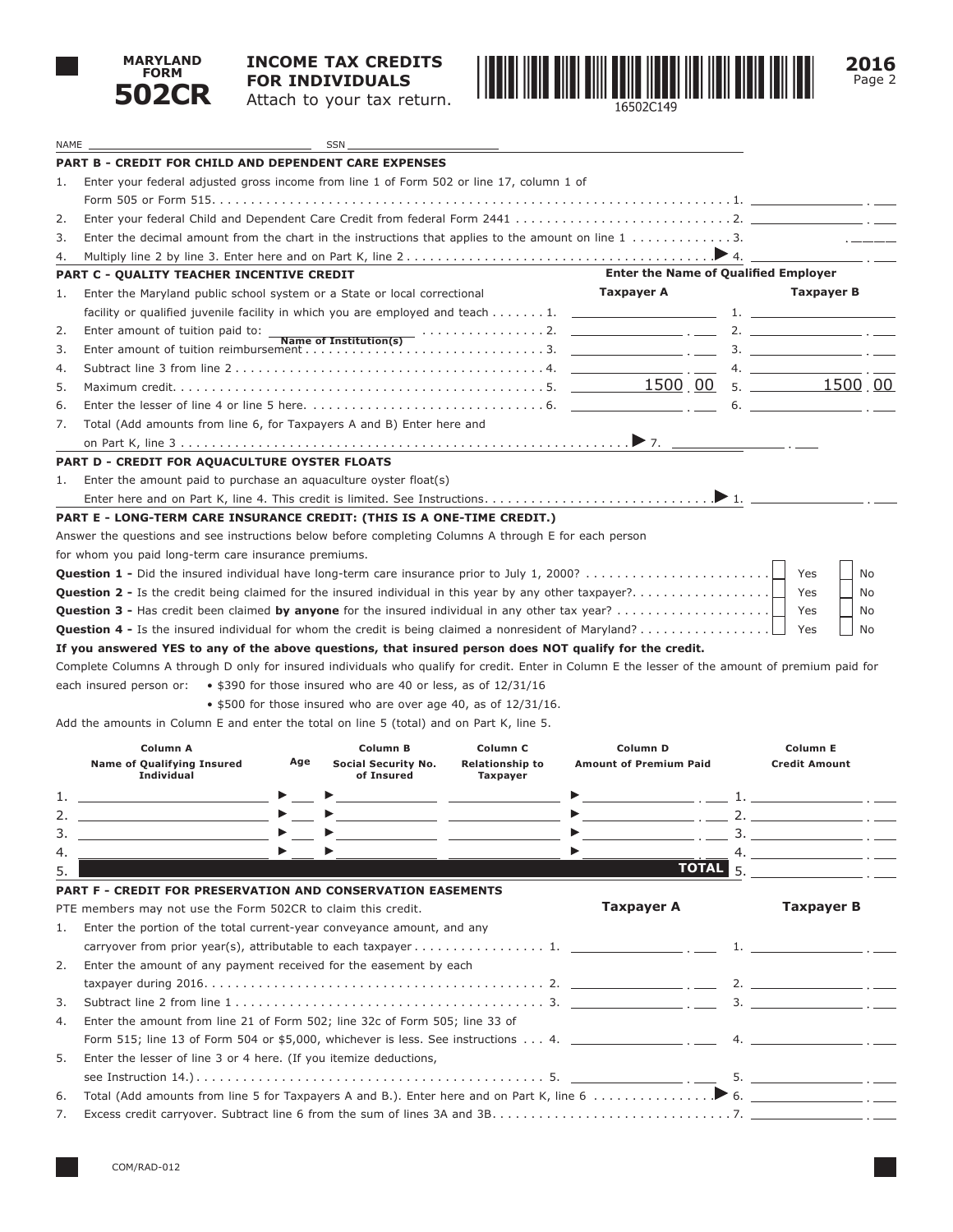

# **INCOME TAX CREDITS FOR INDIVIDUALS**

Attach to your tax return.



| NAME | <b>SSN</b>                                                                                                                                      |
|------|-------------------------------------------------------------------------------------------------------------------------------------------------|
|      | PART G - HEALTH ENTERPRISE ZONE PRACTITIONER TAX CREDIT ** must attach required certification                                                   |
| 1.   | Credit (certified by the Department of Health and Mental Hygiene). Enter here and on Part K, line 7 1.                                          |
|      | PART H - COMMUNITY INVESTMENT TAX CREDIT ** must attach required certification                                                                  |
|      | This credit is limited to individual taxpayers who have elected not to claim this credit on Form 500CR. If you have an Excess Carryover on Form |
|      | 500CR attributable to any credit other than the Community Investment Tax Credit (CITC), you are not eligible to claim the CITC on Form 502CR.   |
|      | You must use Form 500CR. Also, PTE members may not elect to use Form 502CR to claim the CITC.                                                   |
| 1.   |                                                                                                                                                 |
| 2.   |                                                                                                                                                 |
| 3.   |                                                                                                                                                 |
| 4.   |                                                                                                                                                 |
| 5.   |                                                                                                                                                 |
|      | PART I - ENDOW MARYLAND TAX CREDIT ** must attach required certification                                                                        |
|      | This credit is limited to individual taxpayers who have elected not to claim this credit on Form 500CR.                                         |
| 1.   |                                                                                                                                                 |
| 2.   |                                                                                                                                                 |
| 3.   |                                                                                                                                                 |
| 4.   |                                                                                                                                                 |
| 5.   |                                                                                                                                                 |
|      | <b>Note:</b> Line 2 of Part I requires an addition to income. See Instruction 12.                                                               |
|      | PART J – PRECEPTORS IN AREAS WITH HEALTH CARE WORKFORCE SHORTAGES TAX CREDIT **must attach                                                      |
|      | required certification                                                                                                                          |
| 1.   | Physician Preceptorship Tax Credit: Enter amount certified by Department of Health and Mental Hygiene                                           |
|      |                                                                                                                                                 |
| 2.   | Nurse Practitioner Preceptorship Tax Credit: Enter amount certified by Department of Health                                                     |
|      |                                                                                                                                                 |
| 3.   |                                                                                                                                                 |
|      | PART K - INCOME TAX CREDIT SUMMARY                                                                                                              |
| 1.   |                                                                                                                                                 |
| 2.   |                                                                                                                                                 |
| 3.   |                                                                                                                                                 |
| 4.   |                                                                                                                                                 |
| 5.   |                                                                                                                                                 |
| 6.   |                                                                                                                                                 |
| 7.   |                                                                                                                                                 |
| 8.   |                                                                                                                                                 |
| 9.   |                                                                                                                                                 |
| 10.  |                                                                                                                                                 |
|      | 11. Total (Add lines 1 through 10.) Enter this amount on line 24 of Form 502; line 14 of Form 504;                                              |
|      |                                                                                                                                                 |
|      | PART L - LOCAL INCOME TAX CREDIT SUMMARY                                                                                                        |
| 1.   |                                                                                                                                                 |
|      | Enter this amount on line 31 of Form 502; line 19 of Form 504.                                                                                  |
|      | PART M- REFUNDABLE INCOME TAX CREDITS                                                                                                           |
| 1.   |                                                                                                                                                 |
| 2.   |                                                                                                                                                 |
| 3.   | Refundable Business Income Tax Credit (See Instructions for Form 500CR.)<br>You must file your return electronically to                         |
|      | claim a business income tax credit.                                                                                                             |
| 4.   | IRC Section 1341 Repayment Credit. (See Instructions and Administrative Release 40.) Attach documentation . $\blacktriangleright$ 4.            |
| 5.   |                                                                                                                                                 |
| 6.   | Total. (Add lines 1 through 5.) Enter this amount on line 43 of Form 502, line 46 of Form 505                                                   |
|      |                                                                                                                                                 |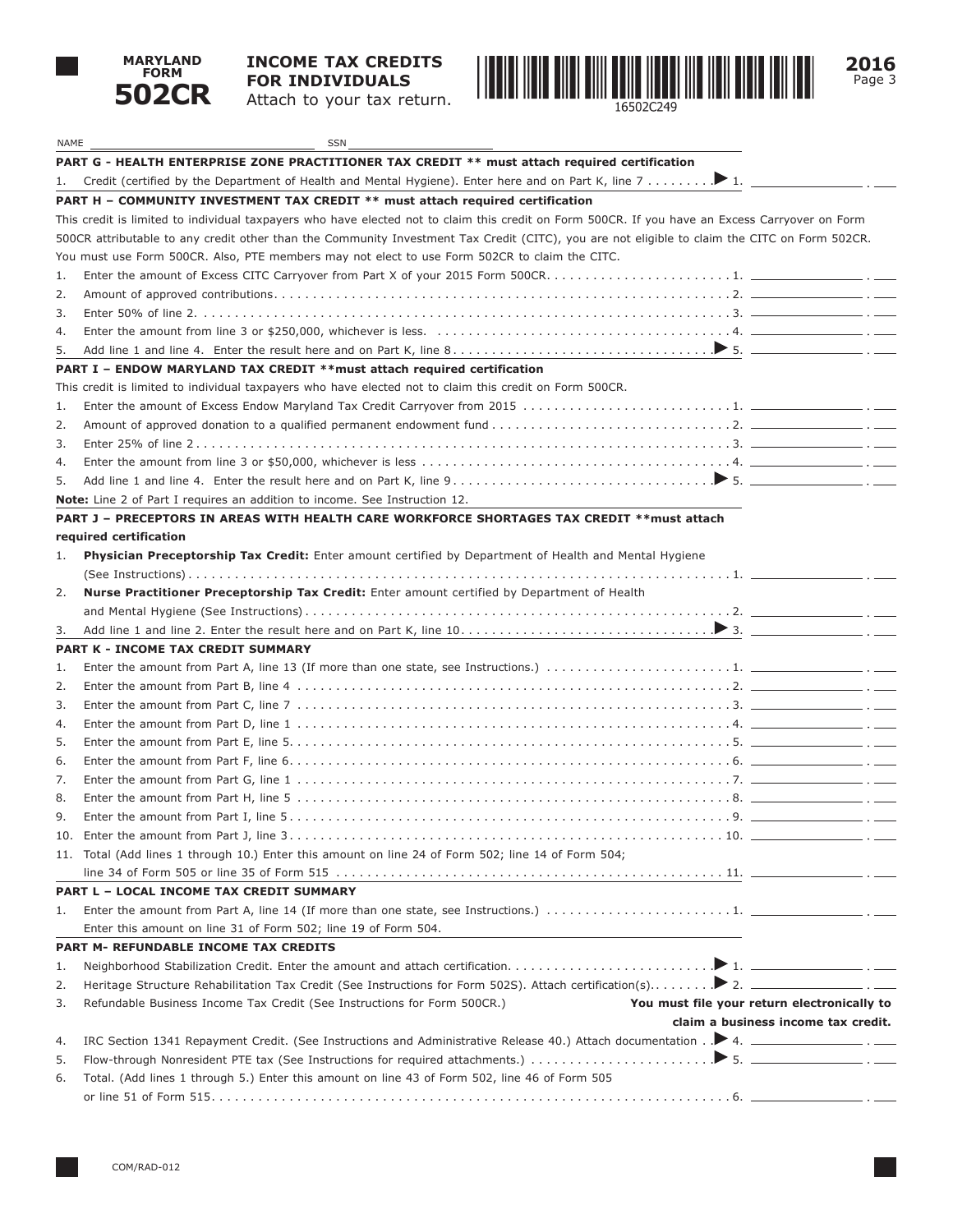

#### **GENERAL INSTRUCTIONS**

**Purpose of Form.** Form 502CR is used to claim personal income tax credits for individuals (including resident fiduciaries).

You may report the following tax credits on this form: the Credit for Income Taxes Paid to Other States and Localities, Credit for Child and Dependent Care Expenses, Quality Teacher Incentive Credit, Long-Term Care Insurance Credit, Credit for Preservation and Conservation Easements, Credit for Aquaculture Oyster Floats, the Health Enterprise Zone Practitioner Income Tax Credit, Community Investment Tax Credit, the Endow Maryland Tax Credit, Preceptors in Areas with Health Care Workforce Shortages Tax Credit, Heritage Structure Rehabilitation Tax Credit, the Neighborhood Stabilization Credit, Flow-Through Nonresident PTE Tax and IRC Section 1341 Repayment Credit. You must file Form 500CR electronically to claim a business income tax credit other than the Community Investment Tax Credit and Endow Maryland Tax Credit.

The Neighborhood Stabilization Credit, the Heritage Structure Rehabilitation Tax Credit and/or certain business tax credits from Form 500CR and the IRC Section 1341 Repayment Credit are refundable. All of the other credits may not exceed the state income tax.

Excess credit for the Preservation and Conservation Easements Tax Credit, Community Investment Tax Credit and Endow Maryland Tax Credit may be carried forward to the next tax year. Excess amounts of the other credits cannot be carried forward. **Note: Resident fiduciaries may use Form 502CR to claim only a credit for income taxes paid to other states and/or localities or a Credit for Preservation and Conservation Easements.** 

**Name and Other Information.** Type or print the name(s) as shown on Form 502, 505, 515 or 504 in the designated area. Enter the Social Security Number for each taxpayer.

#### **Form 502CR must be attached to the annual return (Form 502, 504, 505 or 515).**

#### **PART A - CREDIT FOR INCOME TAXES PAID TO OTHER STATES AND LOCALITIES**

If you are a Maryland resident (including a resident fiduciary) and you paid income tax to another state, you may be eligible for State and local tax credits on your Maryland return. Nonresidents (filing Form 505, 515 or 504) are not eligible for this credit.

Find the state to which you paid a nonresident tax or the state of the locality to which you paid a nonresident tax in one of the following groups. The instructions for that group will tell you if you are eligible for credit and should complete Part A of Form 502CR. You must file your Maryland income tax return on Form 502 and complete lines 1 through 21 and line 28 of that form, or on Form 504 and complete lines 1 through 11 and line 18. Then complete Form 502CR Parts A, K, and L and attach to Form 502 or 504.

A completed, signed copy of the income tax return filed in the other state and/or locality must also be attached to Form 502 or 504.

**CAUTION:** Do not use the income or withholding tax reported on the wage and tax statement (W-2 form) issued by your employer for the credit computation. Use the taxable income and the income tax calculated on the return you filed with the other state.

**Claiming Credit for Taxes Paid to Multiple States and Localities** If you are claiming credit for taxes paid to multiple states, a separate Form 502CR must be completed for each state. Total the amount from each Form 502CR, Part A, line 13 and line 14. Using only one Form 502CR as a summary section, record the total amount from line 13 of the separate Forms 502CR on line 1, Part K of the summary Form 502CR. Record the total amount from line 14 of the separate Forms 502CR on line 1, Part L of the summary Form 502CR.

**GROUP I** - Nonreciprocal - Credit is taken on the Maryland resident return.

| Alabama - AL     | Illinois - IL      | Mississippi - MS    |
|------------------|--------------------|---------------------|
| Arizona - AZ     | Indiana - IN       | Missouri - MO       |
| Arkansas - AR    | Iowa - IA          | Montana - MT        |
| California - CA  | Kansas - KS        | Nebraska - NE       |
| Colorado - CO    | Kentucky - KY      | New Hampshire - NH  |
| Connecticut - CT | Louisiana - LA     | New Jersey - NJ     |
| Delaware - DE    | Maine - ME         | New Mexico - NM     |
| Georgia - GA     | Massachusetts - MA | New York - NY       |
| Hawaii - HI      | Michigan - MI      | North Carolina - NC |
| Idaho - ID       | Minnesota - MN     | North Dakota - ND   |

| Ohio - OH            | Utah - UT            | Territories and          |
|----------------------|----------------------|--------------------------|
| Oklahoma - OK        | Vermont - VT         | Possessions of the       |
| Oregon - OR          | Virginia - VA        | <b>United States</b>     |
| Pennsylvania - PA    | (except wage income) | American Samoa - AS      |
| (except wage income) | Washington, DC - DC  | Guam - GU                |
| Rhode Island - RI    | (except wage income) | Northern Mariana         |
| South Carolina - SC  | West Virginia - WV   | Island - MP              |
| Tennessee - TN       | (except wage income) | Puerto Rico - PR         |
| Texas - TX           | Wisconsin - WI       | U.S. Virgin Islands - VI |

A Maryland resident (including a resident fiduciary) having income from one of these states must report the income on the Maryland return Form 502 or 504. To claim a credit for taxes paid to the other state, and/or local jurisdiction in the other state, complete Form 502CR and attach it and a copy of the other state's nonresident income tax return (not just your W-2 Form) and, if applicable, the local jurisdiction's nonresident income tax return to your Maryland return.

**GROUP II** - Reciprocal for wages, salaries, tips and commission income only.

| Pennsylvania - PA | Washington, DC - DC |
|-------------------|---------------------|
| Virginia - VA     | West Virginia - WV  |

Maryland has a reciprocal agreement with the states included in Group II. The agreement applies only to wages, salaries, tips and commissions. It does not apply to business income, farm income, rental income, gain from the sale of tangible property, etc. If you had such income subject to tax in these states, complete Form 502CR and attach it and a copy of the other state's nonresident income tax return (not just your W-2 Form) and, if applicable, the local tax jurisdiction's nonresident income tax return to your Maryland return.

If you had wages, plus income other than wages from a state listed in Group II, you should contact the taxing authorities in the other state to determine the proper method for filing the nonresident return.

**NOTE:** If you had wages subject to tax in a locality in Pennsylvania, you may file Form 502CR to claim a State and local tax credit. Enter the amount of tax that you paid to the locality on line 11, Part A of the Form 502CR.

**GROUP III** - No state income tax - No credit allowed.

| Alaska - AK  | South Dakota - SD |
|--------------|-------------------|
| Florida - FL | Washington - WA   |
| Nevada - NV  | Wyoming - WY      |

You must report income from these states on your Maryland resident return. You cannot claim any credit for income earned in these states because you did not pay any income tax to the other state.

#### **PART A – IMPORTANT NOTE FOR DUAL RESIDENTS**

A person may be a resident of more than one state at the same time for income tax purposes. If you must file a resident return with both Maryland and another state, use the following rules to determine where the credit should be taken:

- 1. A person who is domiciled in Maryland and who is subject to tax as a resident of any of the states listed in Group I or II can claim a credit on the Maryland return (Form 502) using Part A of Form 502CR.
- 2. A person domiciled in any state listed in Group I or II who must file a resident return with Maryland must take the credit in the state of domicile.

#### **PART A – SPECIAL INSTRUCTIONS**

**Members of Pass-through Entities** - When a partnership, S corporation, limited liability company (LLC) or business trust files a composite return on behalf of its partners, shareholders or members with states in Groups I and II, Maryland resident partners, shareholders or members may claim a credit for their share of the tax paid. Attach a copy of the composite return filed with each of the other states. In lieu of the composite return, attach a statement(s) from the pass-through entity showing your share of the total income, your share of the taxable net income and your share of the tax liability in each of the other states.

Complete a separate Form 502CR Part A for each state, entering your share of the taxable net income on line 2 and your share of the tax liability on line 11. Do not enter the amount of tax withheld on your behalf as shown on the Maryland Schedule K-1 or other statement issued to you by the pass-through entity. Total the amount from each Form 502CR, Part A, line 13. Using only one summary Form 502CR, record the total on Part K, line 1. Total the amount from each Form 502CR, Part A, line 14.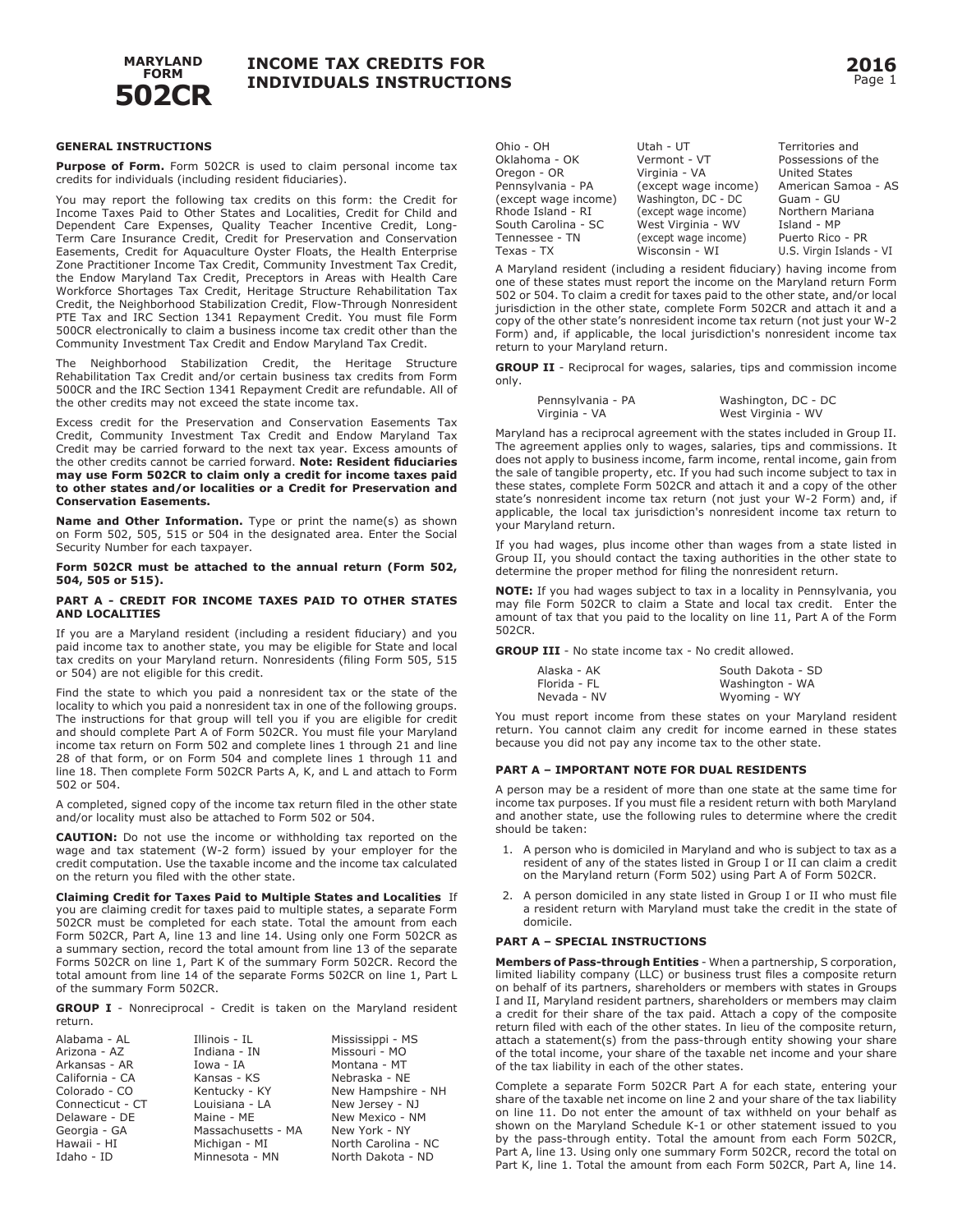

Using the summary Form 502CR, record the total on Part L, line 1. Write "SUMMARY" across the top of page 1 of the summary Form 502CR.

If the Maryland resident must file an individual nonresident return reporting the partnership, S corporation, LLC or business trust income, a separate Form 502CR must be completed for each state and submitted with a copy of the return filed with the other state.

For both composite returns and individual returns, no credit is available for taxes paid to states in Group III.

**Shareholders of S Corporations** - Maryland resident shareholders can claim a credit for taxes paid by an S corporation to a state which does not recognize federal S corporation treatment. A copy of the corporation return filed in the other state is required to be attached to the Maryland return. A separate Form 502CR should be completed for each state showing the following information:



**NOTE:** A preliminary calculation using Form 502 must be made before calculating the credit on Form 502CR. Complete lines 1 through 21 and line 28 on Form 502 to determine the amounts to be used for the 502CR computation.

The credit amount shown on lines 13 and 14 of Part A, Form 502CR then must be included as an addition to income on line 5 of the Form 502 you will file. (See Instruction 12 - Additions to Income - in the Resident Instruction Booklet)

**D.C. Unincorporated Business Franchise Tax** - Self-employed individuals and partners in a partnership who are subject to D.C. unincorporated business franchise tax may claim a credit on Form 502CR. A copy of the D.C. return is required for self-employed individuals and for partners, a K-1 or other statement from the partnership showing the partner's share of income and the partner's share of the D.C. tax.

**Installment Sales in Another State** - You may be eligible for credit for taxes paid to another state and/or locality for gain recognized on installment, sales proceeds, even if the other state and/or locality required the total be recognized in an earlier tax year. The gain must have been deferred for federal tax purposes, but fully taxed in the year of the sale by another state and/or locality that does not recognize the deferral. The credit allowed is the amount of the gain taxed in Maryland in the current year multiplied by the lesser of:

• the highest State plus local tax rate used on your Maryland tax return OR

• the tax rate imposed by the other state and/or locality on the gain.

## **PART B - CREDIT FOR CHILD AND DEPENDENT CARE EXPENSES**

If you are eligible for a Child and Dependent Care Credit on your federal income tax return, Form 1040 or 1040A for tax year 2016, you may

be entitled to a credit on your Maryland state income tax return. The credit starts at 32.5% of the federal credit allowed, but is phased out for taxpayers with federal adjusted gross incomes above \$41,000 (\$20,500 for individuals who are married, but file separate income tax returns). No credit is allowed for an individual whose federal adjusted gross income exceeds \$50,000 (\$25,000 for married filing separately). Use the CREDIT FOR CHILD AND DEPENDENT CARE EXPENSES CHART to determine the decimal amount to be entered on line 3 of Part B.

## **PART C - QUALITY TEACHER INCENTIVE CREDIT**

If you are a qualified teacher, you may be able to claim a credit against your State tax liability for tuition paid to take graduate-level courses required to maintain certification. This credit applies to individuals who:

- a. Currently hold a standard professional certificate or advanced professional certificate;
- b. Are employed by a county/city board of education in Maryland, a state or local correctional facility, or a juvenile correctional facility as listed below in the note;
- c. Teach in a public school or qualified facility and receive a satisfactory performance;
- d. Successfully complete the courses with a grade of B or better; and
- e. Have not been fully reimbursed by the state/county/city for these expenses.

Only the unreimbursed portion qualifies for the credit.

Each spouse that qualifies may claim this credit. Complete a separate column in the worksheet for each spouse.

**NOTE:** Qualified juvenile facilities are: the Alfred D. Noyes Children's Center; the Baltimore City Juvenile Justice Center; the Charles H. Hickey, Jr. School; the Cheltenham Youth Facility; the J. DeWeese Carter Center; the Lower Eastern Shore Children's Center; the Thomas J. S. Waxter Children's Center; the Victor Cullen Center; the Western Maryland Children's Center; and the youth centers.

## **INSTRUCTIONS**

- **Line 1** Enter the name of the Maryland public school system or State or local correctional facility or qualified juvenile facility in which you are employed and teach.
- **Line 2** Enter the amount of tuition paid for graduate-level courses for each qualifying teacher and the name of the institution(s) to which it was paid.
- **Line 3** Enter the amount received as a reimbursement for tuition from your employer.
- **Line 5** The maximum amount of credit allowed is \$1,500 for each qualifying individual.
- **Line 6** The credit is limited to the amount paid less any reimbursement up to the maximum amount allowed for each qualifying individual. Enter the lesser of line 4 or line 5.
- **Line 7** Enter the total of line 6, for Taxpayers A and B. Also enter this amount on Part K, line 3.

| <b>CREDIT FOR CHILD AND DEPENDENT CARE EXPENSES CHART</b>                                        |                      |                       |          |                                                                             |
|--------------------------------------------------------------------------------------------------|----------------------|-----------------------|----------|-----------------------------------------------------------------------------|
| If your filing status is Married Filing Separately and<br>your federal adjusted gross income is: |                      | <b>Decimal Amount</b> |          | For all other filing statuses, if your federal<br>adjusted gross income is: |
| At Least                                                                                         | <b>But less than</b> |                       | At least | <b>But less than</b>                                                        |
| $$0-$                                                                                            | \$20,501             | .3250                 | \$0      | \$41,001                                                                    |
| \$20,501                                                                                         | \$21,001             | .2925                 | \$41,001 | \$42,001                                                                    |
| \$21,001                                                                                         | \$21,501             | .2600                 | \$42,001 | \$43,001                                                                    |
| \$21,501                                                                                         | \$22,001             | .2275                 | \$43,001 | \$44,001                                                                    |
| \$22,001                                                                                         | \$22,501             | .1950                 | \$44,001 | \$45,001                                                                    |
| \$22,501                                                                                         | \$23,001             | .1625                 | \$45,001 | \$46,001                                                                    |
| \$23,001                                                                                         | \$23,501             | .1300                 | \$46,001 | \$47,001                                                                    |
| \$23,501                                                                                         | \$24,001             | .0975                 | \$47,001 | \$48,001                                                                    |
| \$24,001                                                                                         | \$24,501             | .0650                 | \$48,001 | \$49,001                                                                    |
| \$24,501                                                                                         | \$25,001             | .0325                 | \$49,001 | \$50,001                                                                    |
| \$25,001                                                                                         | or over              | .0000                 | \$50,001 | or over                                                                     |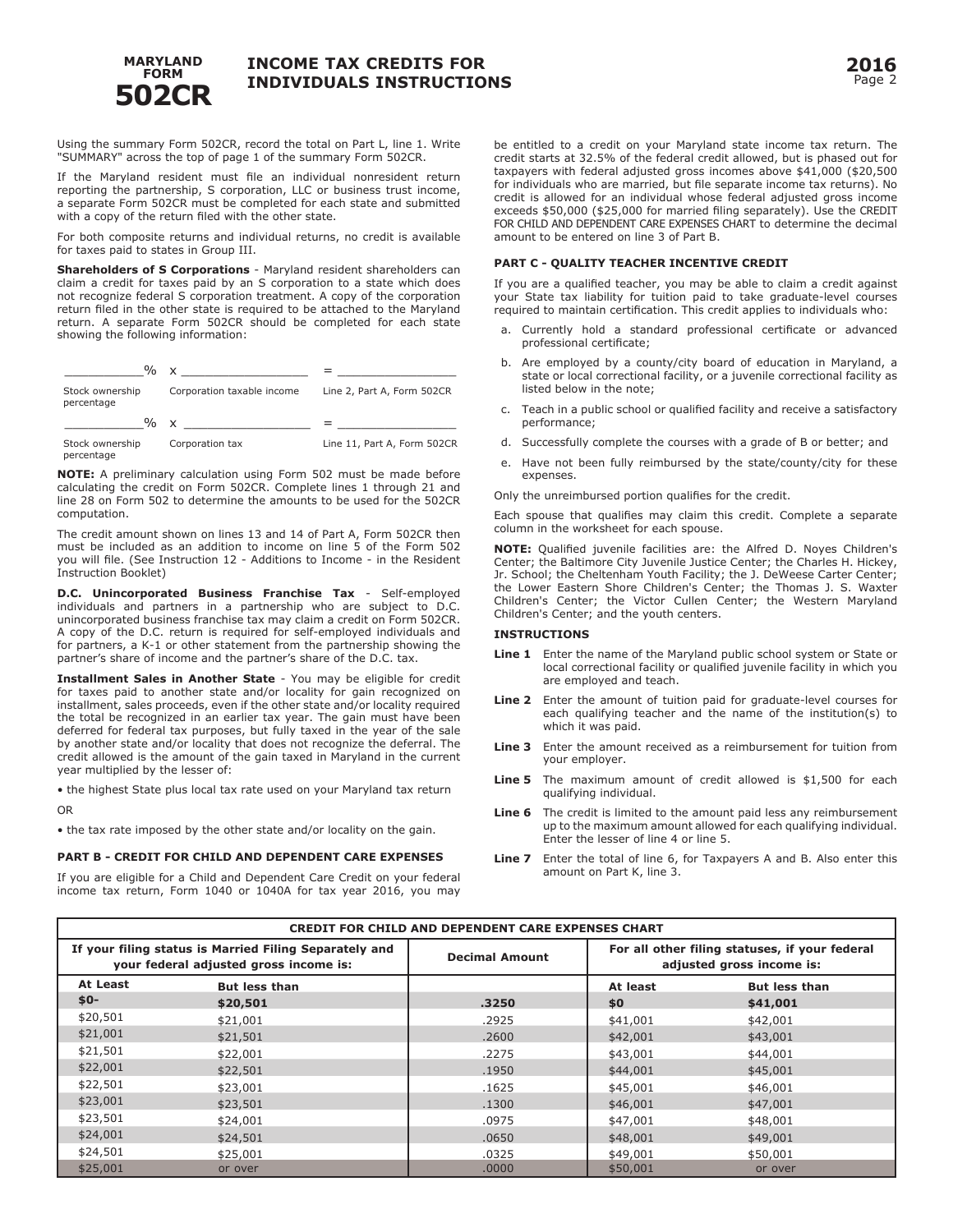

## **PART D - CREDIT FOR AQUACULTURE OYSTER FLOATS**

A credit is allowed for 100% of the amounts paid to purchase new aquaculture oyster floats that are designed to grow oysters at or under an individual homeowner's pier. The devices must be buoyant and assist in the growth of oysters for the width of the pier. In the case of a joint return, each spouse is entitled to claim the credit, provided each spouse purchases or contributes to the purchase of a float. The credit amount is limited to the lesser of the individual's state tax liability for that year or the maximum allowable credit of \$500. In the case of a joint return, each spouse must calculate his/her own state tax liability for limitation purposes.

#### **PART E - LONG-TERM CARE INSURANCE CREDIT**

A **one-time credit** may be claimed against the state income tax for the payment of qualified long-term care (LTC) insurance premiums as defined by the IRS (Publication 502) for a policy to insure yourself, or your spouse, parent, stepparent, child or stepchild, who is a resident of Maryland.

A credit may not be claimed if:

- a. The insured was covered by LTC insurance prior to July 1, 2000;
- b. The credit for the insured is being claimed in this year by another taxpayer;
- c. The credit is being or has been claimed by anyone in any other tax year; or
- d. The insured is a nonresident of Maryland.

The credit is equal to the LTC premiums paid with a maximum per insured of:

| Amount | Age of Insured as of 12/31/16 |  |
|--------|-------------------------------|--|
| \$390  | 40 or less                    |  |
| \$500  | over 40 years                 |  |

### **SPECIFIC INSTRUCTIONS**

- Answer Questions 1 through 4. If you answered "yes" for any of the questions, no credit is allowed for that individual.
- Complete Columns A through D of the worksheet for each qualifying insured individual who qualifies for the credit. If more space is required, attach a separate statement.
- Enter in Column E the amount of premiums paid for each qualifying insured individual up to the maximum for that age group.
- Add the amounts in Column E and enter the total on line 5. Also enter this amount on Part K, line 5.

## **PART F - Credit for Preservation and Conservation Easements**

Businesses or individuals may be eligible for a credit for an easement conveyed to the Maryland Environmental Trust, the Maryland Agricultural Land Preservation Foundation or the Maryland Department of Natural Resources to preserve open space, natural resources, agriculture, forest land, watersheds, significant ecosystems, viewsheds or historic properties if:

- 1. the easement is perpetual;
- 2. the easement is accepted and approved by the Board of Public Works; and
- 3. the fair market value of the property before and after the conveyance of the easement is substantiated by a certified real estate appraiser.

Individuals who are eligible to claim the Credit for Preservation and Conservation Easements and who are not PTE members must claim this credit on Part F of the Form 502CR. PTE members who are eligible for this credit must claim the credit on Business Income Tax Credit Form 500CR.

The credit is equal to the difference in the fair market values of the property reduced by payments received for the easement. If the property is owned jointly by more than one individual, such as a married couple, **each individual owner is entitled to the credit based on their percentage of ownership**. The credit amount is limited to the lesser of the individual's state tax liability for that year or the maximum allowable credit of \$5,000, per owner, who qualifies to claim the credit. Complete a separate column in the worksheet for each spouse. **In the case of a joint return**, each spouse must calculate their own state tax liability for limitation purposes. Use the rules for filing separate returns in Instruction 8 in the Resident booklet to calculate each spouse's Maryland tax. In the case of a fiduciary return, the fiduciary will complete the column for Taxpayer B only.

If the individual's allowable credit amount exceeds the maximum of \$5,000, up to \$5,000 can be carried forward each subsequent year until the allowable credit is used up or 15 years, whichever first occurs.

Complete lines 1-7 of Part F. If you itemize deductions, see Instruction 14 in the Resident booklet. For line 1, enter the amount by which the fair market value of the property before the conveyance of the easement exceeds the fair market value after the conveyance as substantiated by a certified real estate appraiser, plus any carryover from the prior year.

The carryover amount can be found on Part F, line 7 of Form 502CR for tax year 2015.

For additional information, contact the Maryland Environmental Trust at 410-514-7900, **www.dnr.state.md.us/met**, the Maryland Agricultural Land Preservation Foundation at 410-841-5860, or the Department of Natural Resources at 410-260-8367.

#### **PART G – HEALTH ENTERPRISE ZONE PRACTITIONER INCOME TAX CREDIT**

If you are a qualified "Health Enterprise Zone (HEZ) Practitioner," you may be able to claim a credit against your State tax liability for income that you earned for practicing health care in a HEZ. To apply for certification, you must be a health care practitioner who is licensed or certified under the Maryland Health Occupations Article, and who provides:

- 1. Primary care, including obstetrics, gynecological services, pediatric services, or geriatric services;
- 2. Behavioral health services, including mental health or alcohol and substance abuse services; or
- 3. Dental services.

To be eligible to claim this tax credit, you must:

- 1. Be a HEZ practitioner who practices health care in a HEZ;
- 2. Demonstrate competency in cultural, linguistic, and health literacy in a manner determined by the Maryland Department of Health and Mental Hygiene (DHMH);
- 3. Accept and provide care for patients enrolled in the Maryland Medical Assistance Program and for uninsured patients; and
- 4. Meet any other criteria required by DHMH to be certified for this credit.

Eligibility for this tax credit is limited to funds budgeted. Applicants seeking certification will be approved on a first-come, first-served basis. To become certified, the HEZ practitioner may apply to the nonprofit community organization or local government approved by DHMH. Go to DHMH website at: **dhmh.maryland.gov** for more information.

## **INSTRUCTIONS**

Line 1 Enter on line 1 the amount of the tax credit certified by DHMH. This amount is also entered on Part K, line 7.

This credit is limited to the State tax. There is no carryover to another year. No credits may be earned for any tax year beginning on or after January 1, 2017.

If you have hired qualified employees to work in a HEZ, you may be entitled to a HEZ Hiring Tax Credit. This credit is computed on Maryland Business Tax Credit Form 500CR and requires DHMH certification. The credit may only be claimed on an electronically filed **amended** Maryland income tax return. You may download instructions from our Web site at **www.marylandtaxes.com.**

## **PART H - COMMUNITY INVESTMENT INCOME TAX CREDIT**

Businesses or individuals who contribute to approved Community Investment Programs may be eligible for a credit against the Maryland State income tax. Contributions must be made to a nonprofit organization approved by the Department of Housing and Community Development (DHCD). The taxpayer must apply to and receive approval by the DHCD for each contribution for which a credit is claimed.

Individuals who are eligible to claim the Community Investment Tax Credit (CITC), and who are not PTE members may elect to claim this credit on Part H of Form 502CR, instead of claiming the credit on Form 500CR. However, an individual may not claim this credit on both Form 500CR and Form 502CR. PTE members who are eligible for this credit must claim the credit on Business Income Tax Credit Form 500CR.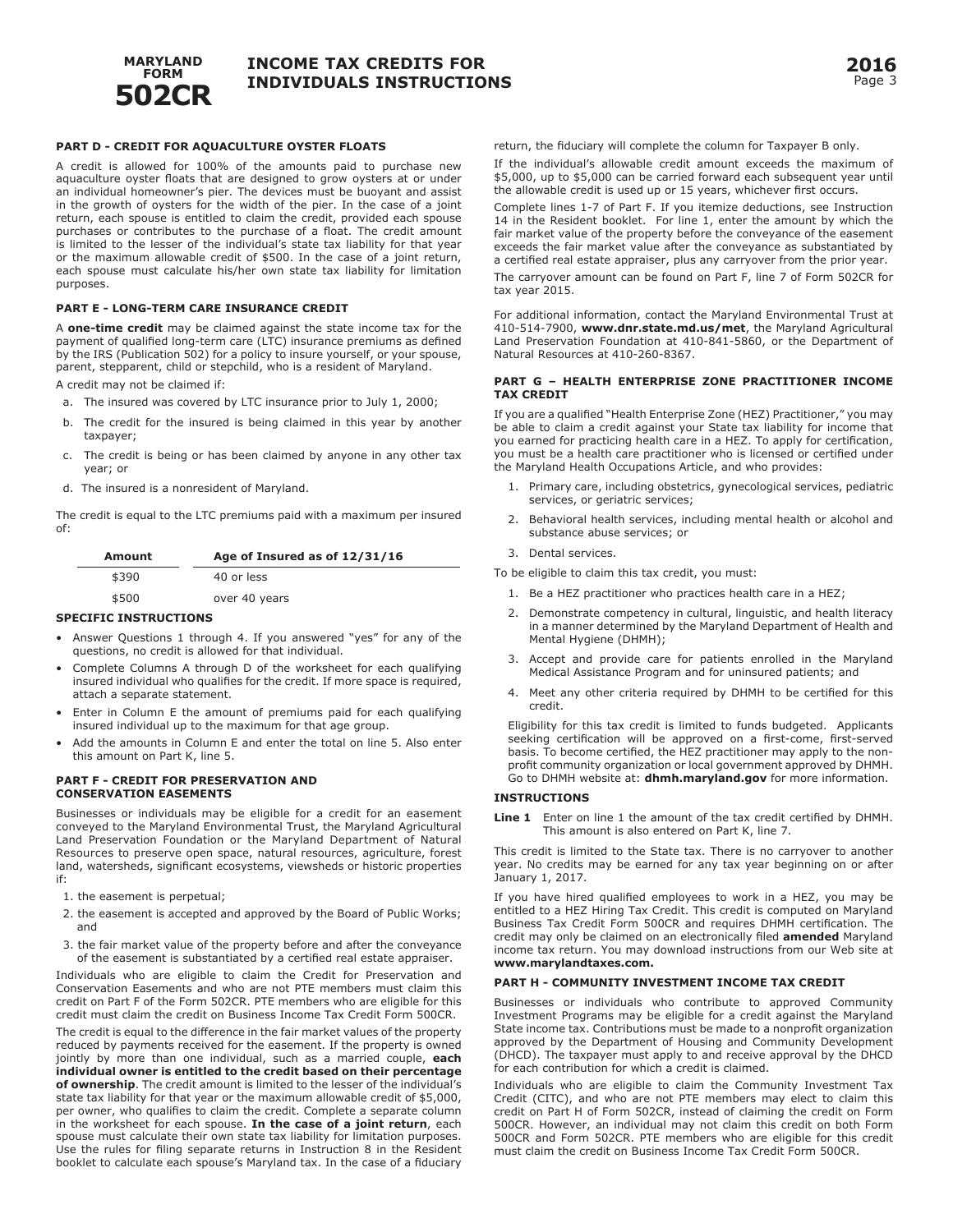

Individuals who anticipate having a carryover of the CITC are advised to use Form 500CR instead of Form 502CR. Individuals who have an existing carryover on Part X of their 2015 Form 500CR may elect to use Form 502CR if their Excess Carryover Credit is attributable only to the CITC.

The credit is limited to 50% of the approved contributions (including real property) not to exceed \$250,000.

**NOTE:** A copy of the required approval from the DHCD must be included with Form 502CR.

## **Specific Instructions**

- **Line 1** Enter the amount of excess carryover from Part X of your 2015 Form 500CR (if the carryover is attributable only to the CITC).
- **Line 2** Enter the amount of approved contributions on line 2.
- **Line 3** Enter 50% of line 2.

**Line 4** Enter the amount from line 3 or \$250,000, whichever is less.

Line 5 Add line 1 and line 4. Enter the result on line 5 and on Part K, line 8.

This credit is not refundable and is applied only against the Maryland State income tax. To the extent the credit is earned in any year and it exceeds the State income tax, you are entitled to an excess carryover of the credit until it is used or it expires five years after the credit was earned, whichever comes first.

For more information contact: Department of Housing and Community Development Division of Neighborhood Revitalization 2 N. Charles St., Suite 450 Baltimore, MD 21202 410-209-5800 **citc.nr@mdhousing.org** 

## **PART I – ENDOW MARYLAND INCOME TAX CREDIT**

A taxpayer who makes a donation to a qualified permanent endowment fund at an eligible community foundation may be eligible for a credit against the Maryland State income tax. The taxpayer must apply to the Maryland Department of Housing and Community Development (DHCD) for a certification for the donation. This certification must be attached to the Form 502CR at the time the Maryland income tax return is filed.

Individuals who are eligible to claim the Endow Maryland income tax credit, and who are not PTE members may elect to claim this credit on Part I of Form 502CR, instead of claiming the credit on Form 500CR. However, an individual may not claim this credit on both Form 500CR and Form 502CR. PTE members who are eligible for this credit must claim the credit on Business Income Tax Credit Form 500CR.

Individuals who anticipate having a carryover of the Endow Maryland income tax credit are advised to use Form 500CR, instead of Form 502CR.

The credit is limited to 25% of the approved donation (in cash or publicly traded securities) not to exceed \$50,000.

**NOTE:** A copy of the required approval from the DHCD must be included with Form 502CR.

#### **SPECIFIC INSTRUCTIONS**

- Line 1 Enter the amount of excess Endow Maryland Income Tax Credit carryover from 2015.
- **Line 2** Enter the amount of approved donation to a qualified permanent endowment fund.
- **Line 3** Enter 25% of line 2.
- Line 4 Enter the amount from line 3 or \$50,000, whichever is less.
- Line 5 Add line 1 and line 4. Enter the result on line 5 and on Part K, line 9.

This credit is not refundable and is applied only against the Maryland State income tax. To the extent the credit is earned in any year and it exceeds the State income tax, you are entitled to an excess carryover of the credit until it is used, or it expires five years after the credit was earned, whichever comes first.

**NOTE:** The amount of donation shown on line 2 requires an addition to income. See Instruction 12 in the Maryland Resident Instruction Booklet.

For more information contact:

Department of Housing and Community Development Division of Neighborhood Revitalization 2 N. Charles St., Suite 450 Baltimore, MD 21202 410-209-5800 **endowmaryland.nr@maryland.gov**

## **PART J – Preceptors in Areas with Health Care Workforce Shortages Tax Credit**

If you are a qualified licensed physician or a qualified nurse practitioner who served without compensation as a preceptor, you may be eligible to claim a nonrefundable credit against your State tax liability. There are two credits for qualified preceptors. The first credit on line 1 is only available for licensed physicians. The second credit on line 2 is available for both licensed physicians and nurse practitioners.

A licensed physician who served as a physician preceptor in a preceptorship program authorized by an accredited medical school in Maryland may claim a credit on line 1 in the amount of \$1,000 for each student for whom the licensed physician served as a physician preceptor without compensation. For purposes of claiming the credit on line 1, "preceptorship program" means an organized system of clinical experience that, for the purpose of attaining specified learning objectives, pairs an enrolled student of a liaison committee on medical education-accredited medical school in Maryland or an individual in a postgraduate medical training program in Maryland with a licensed physician who meets the qualifications as a preceptor. To qualify for the credit, the licensed physician must have worked in an area of Maryland identified as having a health care workforce shortage by the Department of Mental Health and Hygiene. The licensed physician must have worked a minimum of three rotations, each consisting of 160 hours of community-based clinical training. The amount of this credit may not exceed \$10,000.

A nurse practitioner or licensed physician who served as a preceptor in a preceptorship program approved by the Maryland Board of Nursing may claim a credit on line 2 in the amount of \$1,000 for each nurse practitioner student for whom the nurse practitioner or licensed physician served as a preceptor without compensation. For purposes of claiming the credit on line 2, "preceptorship program" means an organized system of clinical experience that, for the purpose of attaining specified learning objectives, pairs a nurse practitioner student enrolled in a nursing education program that is recognized by the Maryland Board of Nursing with a nurse practitioner or licensed physician who meets the qualifications as a preceptor. To qualify for the credit, a nurse practitioner or licensed physician must have worked in an area of Maryland identified as having a health care workforce shortage by the Department of Mental Health and Hygiene. The nurse practitioner or licensed physician must have worked a minimum of three rotations, each consisting of 160 hours of communitybased clinical training. The amount of this credit may not exceed \$10,000.

Eligibility for these credits is limited to funds budgeted. Applicants seeking certification will be approved on a first-come, first-served basis. Go to the Department of Mental Health and Hygiene website at **dhmh.maryland. gov** for more information.

## **Instructions**

- Line 1 Enter on line 1 the amount of the tax credit certified by DHMH for a licensed physician who served as a physician preceptor in a preceptorship program, paired with enrolled student(s) of a liaison committee on medical education-accredited medical school in Maryland or an individual in a postgraduate medical training program in Maryland
- **Line 2** Enter on line 2 the amount of the tax credit certified by DHMH for a nurse practitioner or licensed physician who served as a preceptor in a preceptorship program, paired with nurse practitioner student(s) enrolled in a nursing education program recognized by the Maryland Board of Nursing.
- **Line 3** Add line 1 and line 2. Enter the result on line 3 and on Part K, line 10. This credit is limited to the State tax. There is no carryover to another year.

**NOTE:** A copy of the required certification from the Department of Health and Mental Hygiene must be included with Form 502CR .

#### **PART K - INCOME TAX CREDIT SUMMARY**

This part is to summarize Parts A through J. If the total from Part K, line 11 exceeds the state tax, the excess will not be refunded.